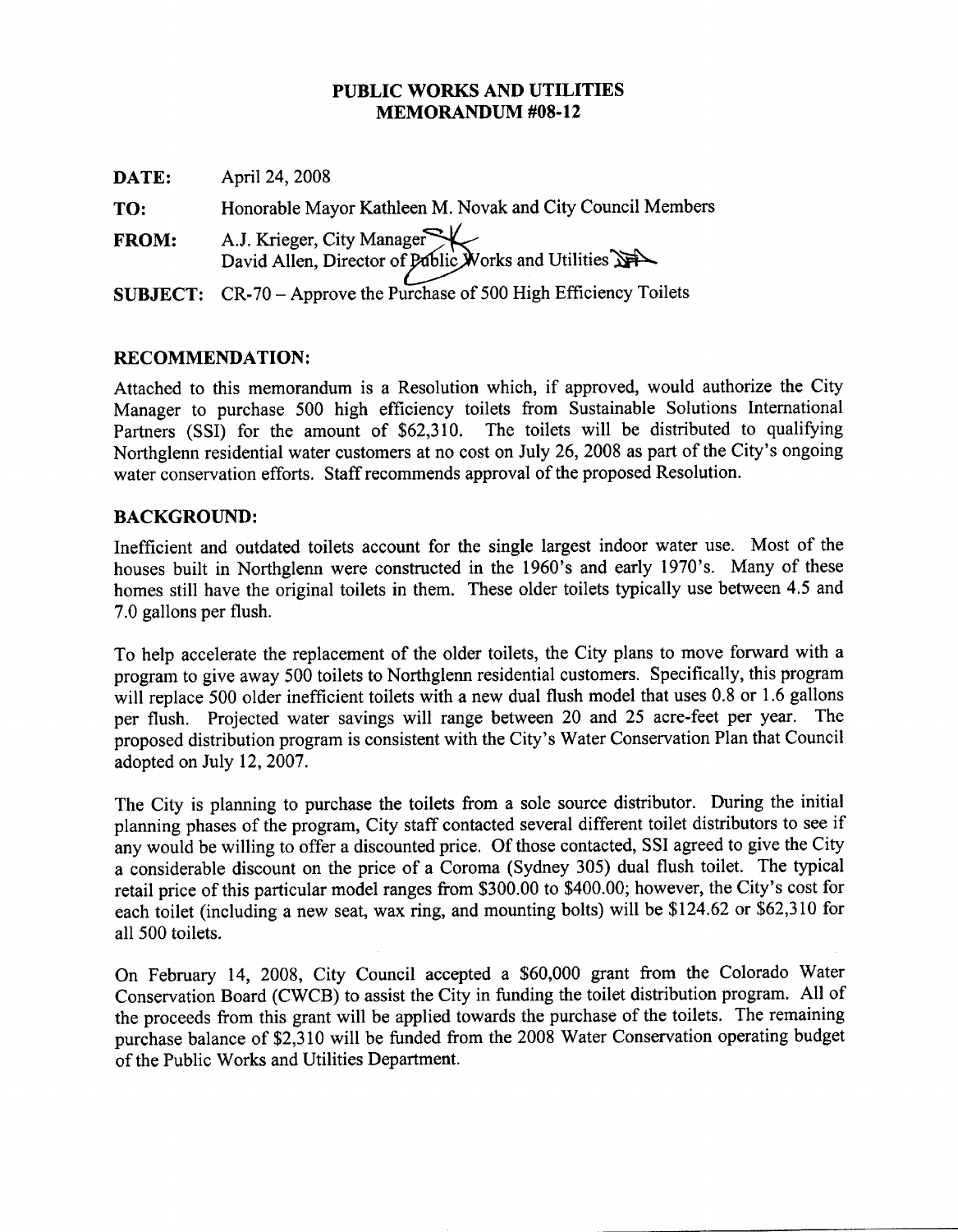The distribution event will take place on Saturday, July 26, 2008 at the City's Maintenance and Operations Facility on Claude Court. Although Northglenn High School and the Lowe's Home Improvement parking lot at the Northglenn Marketplace were considered as possible distribution sites, the layout of the City's Maintenance and Operations Facility provides greater flexibility in the set-up and coordination during the event.

The timeline for the key events leading up to the distribution date are summarized below:

In progress - Advertisement for the event and general instructions for registration (City website, Northglenn Connection, and utility bill inserts).

May 1 through May 31 - Registration by eligible residents (City's website, mail-in form, on the phone, or in person).

**June 5** – Random selection of recipients.

June 6 - Begin notifying selected recipients with detailed instructions.

June 16 through July  $11$  – Submittal and verification of eligibility.

July 26, 2008 – Toilet distribution event.

Similar toilet distribution programs have been successfully implemented in other states such as California, Arizona, and Texas. Since this is the first time such a large-scale distribution program of this type will be implemented in Colorado, considerable press and media coverage is anticipated. Finally, the City plans to continue with its current toilet rebate program for those residential customers who still want to replace older toilets, but are not selected for the giveaway program.

# **BUDGET/TIME IMPLICATIONS:**

There is no impact to the General Fund. The \$62,310 purchase will be funded from the the CWCB *(account*) number \$60,000 grant two sources: from following 510,65109.000.4999.000.301) and \$2,310 from the 2008 Public Works and Utilities Department operating budget (account number 510.65109.000.4999).

# **STAFF REFERENCE:**

If Council Members have any comments or questions, they may contact David Allen at (303) 450-8783 or dallen@northglenn.org.